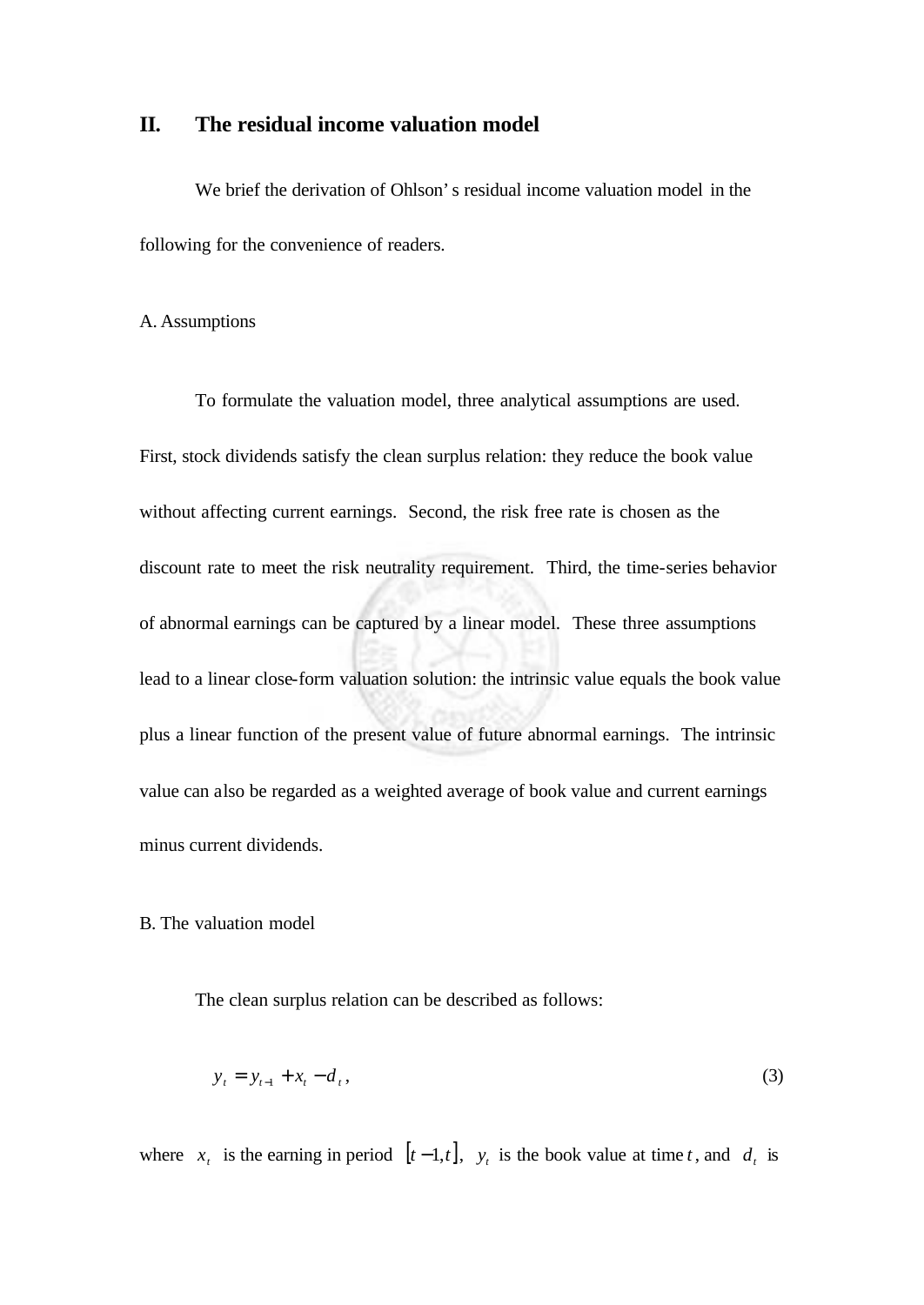the dividend payout at time *t* . Equation (3) satisfies the following properties:

$$
\frac{\partial y_t}{\partial d_t} = -1
$$
  

$$
\frac{\partial x_t}{\partial d_t} = 0
$$
 (4)

These properties imply that dividends reduce book value without affecting current earnings. We define abnormal earnings, denoted by  $x_t^a$ , as the earnings minus the cost of capital:

$$
x_t^a = x_t - (R_f - 1) y_{t-1} \tag{5}
$$

where  $R_f$  is the risk free rate plus one. If  $x_t^a$  is positive, then the company is making a profit at time *t* ; otherwise, it has a loss. Applying equation (5) to equation  $(3)$ , we get

$$
d_t = x_t^a - y_t + R_f y_{t-1}.
$$
 (6)

For simplicity, we assume that the term structure of the interest rate is flat and non-stochastic. The intrinsic value  $V_t^*$  at time *t* can then be expressed as

$$
V_t^* = y_t + \sum_{t=1}^{\infty} R_f^{-t} E_t[\tilde{x}_{t+t}^a], \tag{7}
$$

in which

$$
E_t[\tilde{X}_{t+x}^a]/R_f^{t} \to 0, as t \to \infty.
$$
\n(8)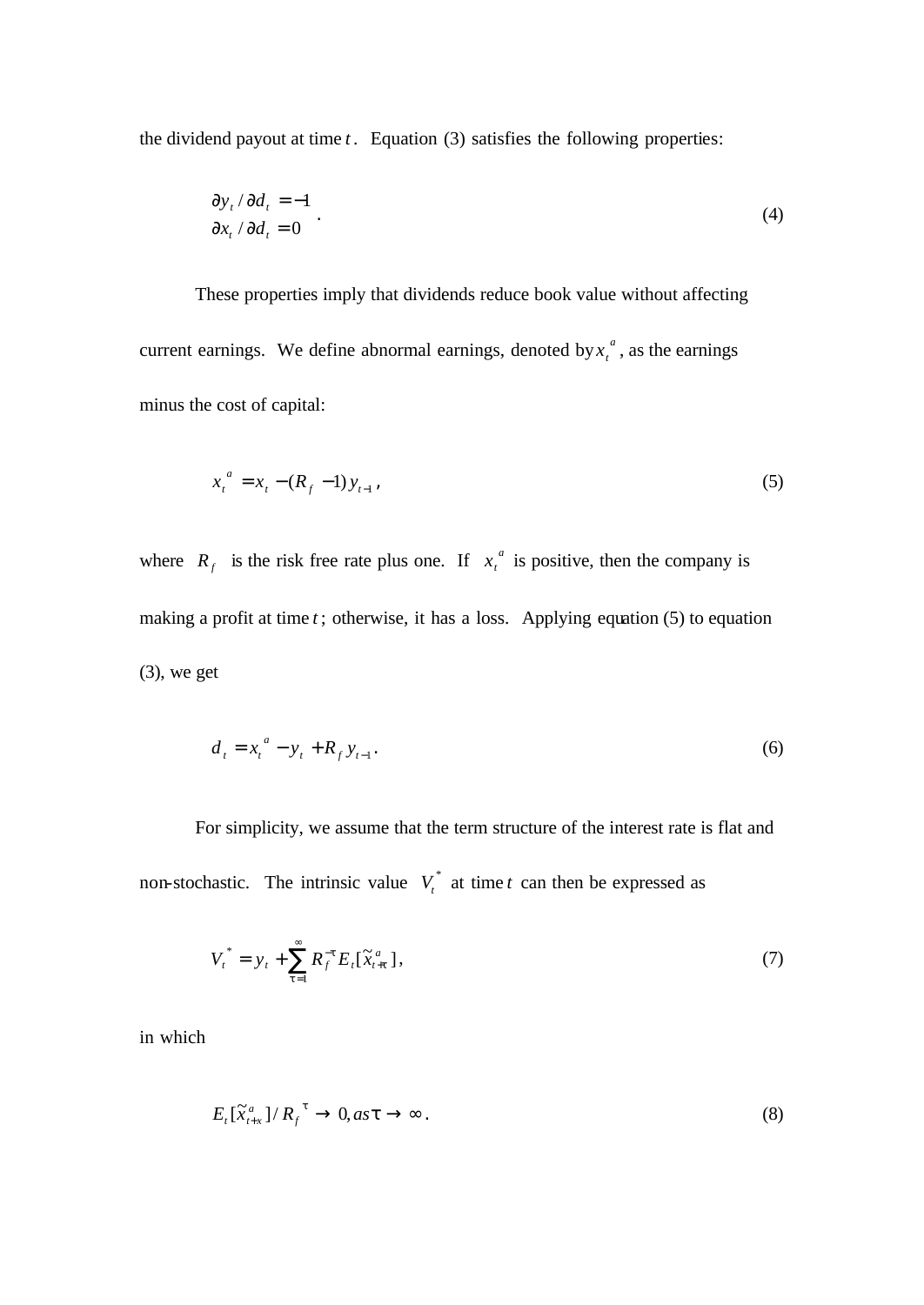## C. Forecasting abnormal earnings

Since  $y_t$  and the discount rate is observable, we only need to forecast abnormal earnings. As stated earlier, the time-series behavior of abnormal earnings is framed as a linear model as follows:

$$
\widetilde{\mathbf{x}}_{t+1}^{a} = \mathbf{W} \mathbf{x}_{t}^{a} + \mathbf{v}_{t} + \widetilde{\mathbf{e}}_{1t+1} \tag{9.1}
$$

and

$$
\widetilde{\mathbf{v}}_{t+1} = \mathbf{g} \mathbf{v}_t + \widetilde{\mathbf{e}}_{2t+1} \tag{9.2}
$$

where  $v_t$  results from other information besides abnormal earning and ( $e_{1t}$ ,  $e_{2t}$ ) are random errors with mean zero. Since  $v_t$  originates from something other than abnormal earnings, it is independent of  $x_t^a$ . Parameters *w* and *g* can be estimated from historical data and restricted between zero and one. We further assume that *g* equals to one. Equation (9.2) implies that  $v_1 = v_2 = \cdots = 0$  when  $v_0 = e_{2t} = 0$  and that  $v_t$  is independent to each other. With these assumptions, the sequence  $\left\{ x_i^a \right\}$  $x_t^a$  } follows an AR (1) process. If sequence { $x_t^a$  } and {*d<sub>t</sub>* } for  $t = 0, 1, \cdots$  are known, then the book value  $y_t$  under initial condition  $y_0 = -d_0$ can be derived by equation (10)

$$
y_t = x_t^a + R_f y_{t-1} - d_t.
$$
 (10)